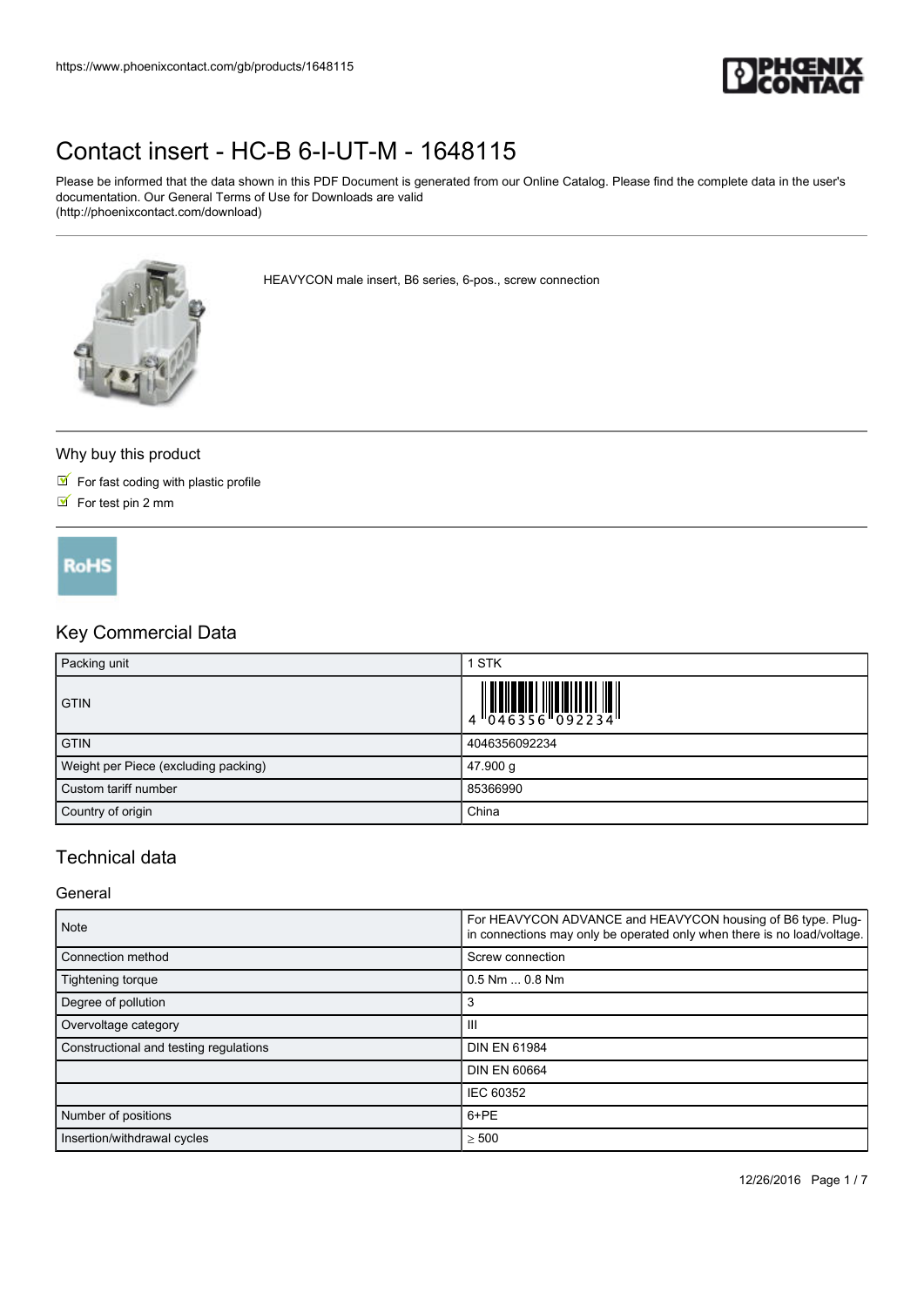

# Technical data

### General

| Size                                    | B <sub>6</sub>                                                                                                                           |  |
|-----------------------------------------|------------------------------------------------------------------------------------------------------------------------------------------|--|
| Connection in acc. with standard        | IEC / EN                                                                                                                                 |  |
| Conductor cross section                 | 0.5 mm <sup>2</sup> 2.5 mm <sup>2</sup> (Applies to stranded conductors with ferrules)                                                   |  |
| Connection cross section AWG            | 2014                                                                                                                                     |  |
| Stripping length of the individual wire | 8 mm                                                                                                                                     |  |
| Assembly instructions                   | Coding also using the CP-HC (1686478) coding profiles. HC-B6/ HC-<br>B10for two coding profiles. HC-B16/ HC-B24for four coding profiles. |  |
| Connection                              | Connectors may only be actuated when there is no load/voltage.                                                                           |  |
| Ambient conditions                      |                                                                                                                                          |  |
| Ambient temperature (operation)         | -40 °C  125 °C (including heating up of contacts)                                                                                        |  |
| Material data                           |                                                                                                                                          |  |
| Flammability rating according to UL 94  | V <sub>0</sub>                                                                                                                           |  |
| Contact material                        | Copper alloy                                                                                                                             |  |
| Contact surface material                | Ag                                                                                                                                       |  |
| Contact carrier material                | <b>PC</b>                                                                                                                                |  |
| <b>Electrical characteristics</b>       |                                                                                                                                          |  |
| Rated voltage (III/3)                   | 500 V                                                                                                                                    |  |
| Rated surge voltage                     | 6 <sub>kV</sub>                                                                                                                          |  |
| Rated current                           | 24 A                                                                                                                                     |  |
| <b>Standards and Regulations</b>        |                                                                                                                                          |  |
| Connection in acc. with standard        | IEC / EN                                                                                                                                 |  |
|                                         | <b>CSA</b>                                                                                                                               |  |
| Constructional and testing regulations  | <b>DIN EN 61984</b>                                                                                                                      |  |
|                                         | <b>DIN EN 60664</b>                                                                                                                      |  |
|                                         | IEC 60352                                                                                                                                |  |
| Flammability rating according to UL 94  | V <sub>0</sub>                                                                                                                           |  |
| <b>Environmental Product Compliance</b> |                                                                                                                                          |  |
|                                         |                                                                                                                                          |  |

| China RoHS | l Environmentally Friendly Use Period = 50                                                            |
|------------|-------------------------------------------------------------------------------------------------------|
|            | For details about hazardous substances go to tab "Downloads"<br>Category "Manufacturer's declaration" |

Drawings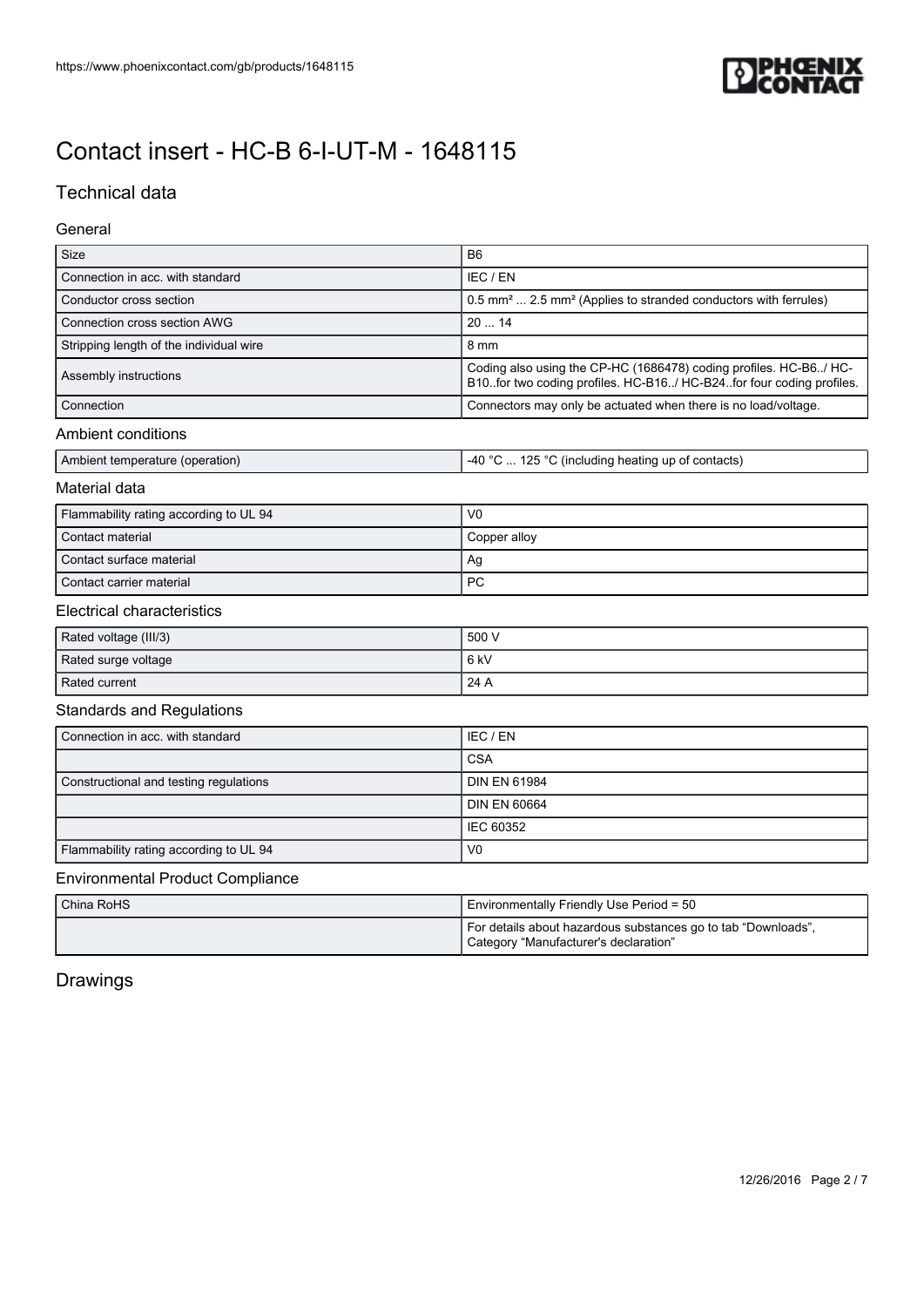

## Schematic diagram



Connector pin assignment, connection side

Male insert



Dimensional drawing



Dimensional drawing



Mounting cutout when used without housing

Derating diagram

#### Dimensional drawing



# **Classifications**

#### eCl@ss

| eCl@ss 4.0 | 272607xx |
|------------|----------|
| eCl@ss 4.1 | 27260701 |
| eCl@ss 5.0 | 27143424 |
| eCl@ss 5.1 | 27143424 |
| eCl@ss 6.0 | 27143424 |
| eCl@ss 7.0 | 27440209 |
| eCl@ss 8.0 | 27440205 |
| eCl@ss 9.0 | 27440205 |

### ETIM

| ETIM 3.0 | $\cdot$<br>ി∩∩പ<br>00438<br>. |
|----------|-------------------------------|
|          |                               |

12/26/2016 Page 3 / 7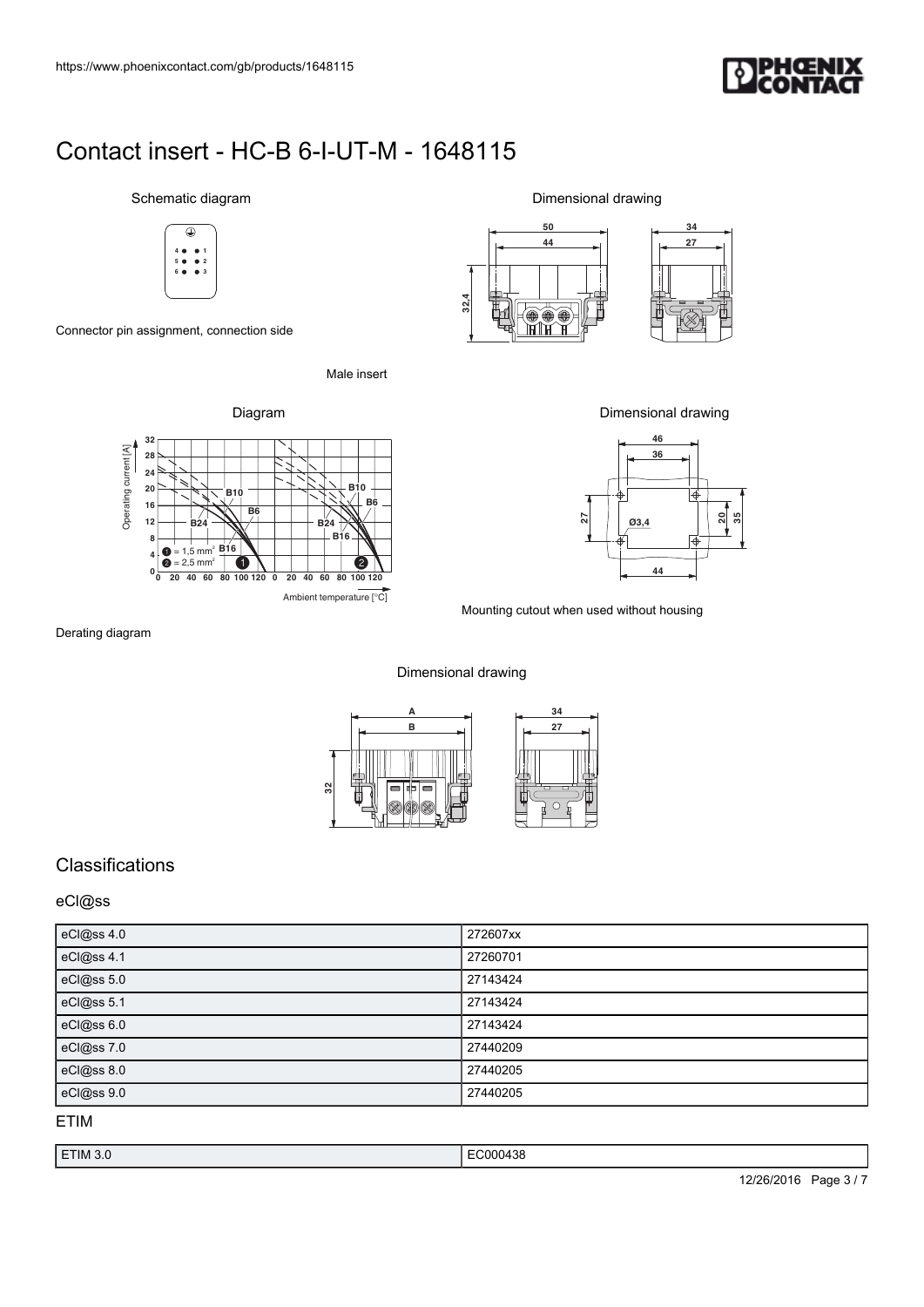

# Classifications

### ETIM

| ETIM 4.0        | EC000438 |
|-----------------|----------|
| <b>ETIM 5.0</b> | EC000438 |
| ETIM 6.0        | EC000438 |

#### UNSPSC

| UNSPSC 6.01          | 30211923 |
|----------------------|----------|
| <b>UNSPSC 7.0901</b> | 39121522 |
| UNSPSC 11            | 39121522 |
| <b>UNSPSC 12.01</b>  | 39121522 |
| UNSPSC 13.2          | 39121522 |

# Approvals

#### Approvals

#### Approvals

GL / CSA / UL Recognized / EAC

Ex Approvals

### Approval details

| GL                         | GL | http://www.gl-group.com/newbuilding/approvals/index.html                                  | 6196614        |
|----------------------------|----|-------------------------------------------------------------------------------------------|----------------|
| <b>CSA</b>                 | ŜĐ | http://www.csagroup.org/services/testing-<br>and-certification/certified-product-listing/ | 013631 6233 01 |
|                            |    |                                                                                           |                |
| mm <sup>2</sup> /AWG/kcmil |    | $22 - 14$                                                                                 |                |
| Nominal current IN         |    | 13 A                                                                                      |                |
| Nominal voltage UN         |    | 600 V                                                                                     |                |

| UL Recognized              | <b>AT</b> | http://database.ul.com/cgi-bin/XYV/template/LISEXT/1FRAME/index.htm |      | FILE E 118976 |
|----------------------------|-----------|---------------------------------------------------------------------|------|---------------|
|                            |           |                                                                     |      |               |
| mm <sup>2</sup> /AWG/kcmil |           |                                                                     | 14   |               |
| Nominal current IN         |           |                                                                     | 16 A |               |

12/26/2016 Page 4 / 7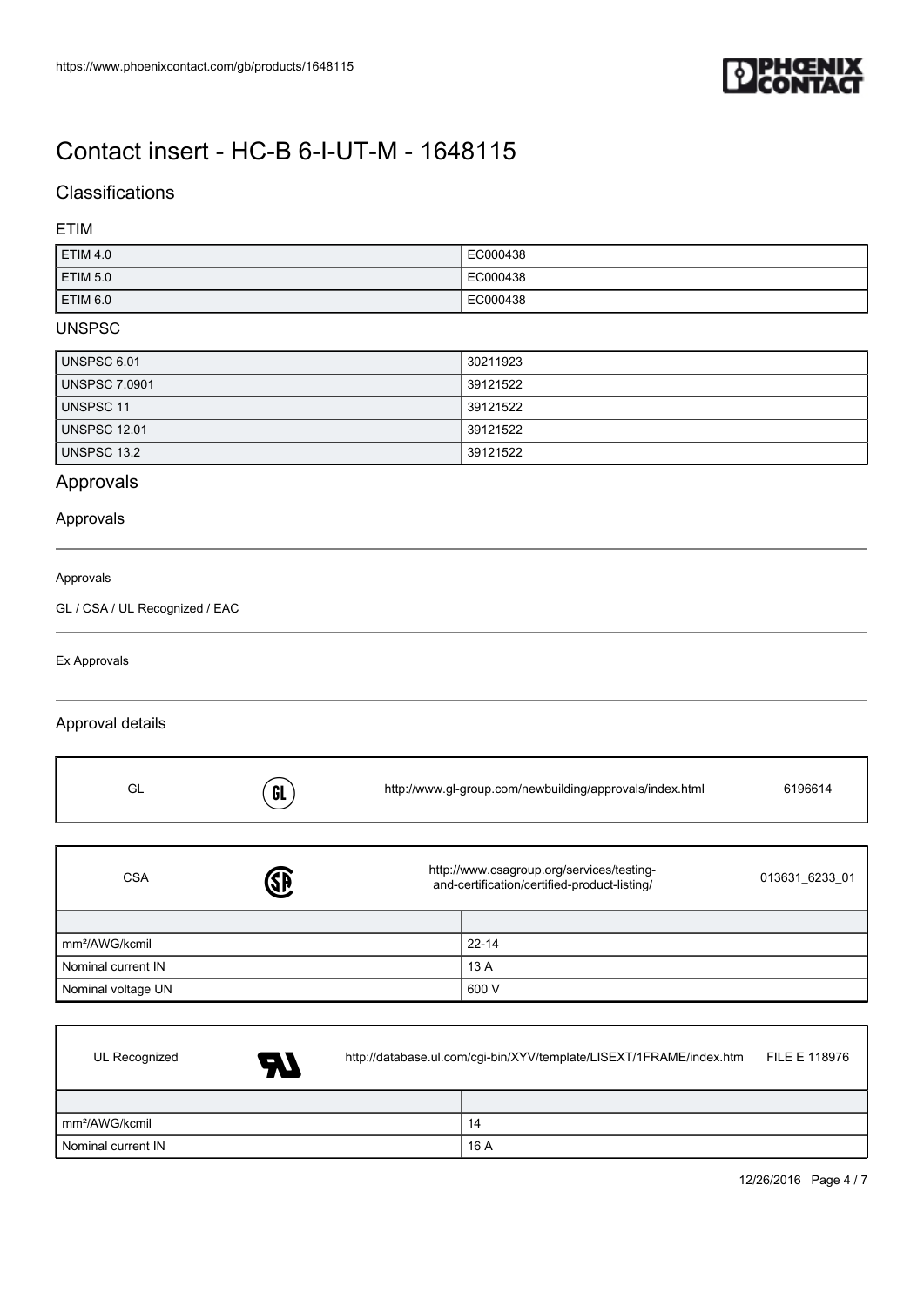

## Approvals



| EAC | .<br>LIIL. | EAC-Zulassung |
|-----|------------|---------------|
|-----|------------|---------------|

### Accessories

Accessories

Adapter plate

[Adapter plate - HC-B 24-ADP-B 6-GY - 1660407](https://www.phoenixcontact.com/gb/products/1660407)



HEAVYCON adapter plate, type B24 on B6, for panel cutouts of type B24, gray

#### Coding element

[Coding profile - CP-HC - 1686478](https://www.phoenixcontact.com/gb/products/1686478)



Coding profile, 4 coding profiles per strip, for insertion in coding keyways

[Coding element - HC-CBU - 1676860](https://www.phoenixcontact.com/gb/products/1676860)



Coding socket for coding up to 16 connectors

[Coding bolt - HC-CB - 1772722](https://www.phoenixcontact.com/gb/products/1772722)



Coding pin, prevents mismating of up to six connectors with an identical number of positions

12/26/2016 Page 5 / 7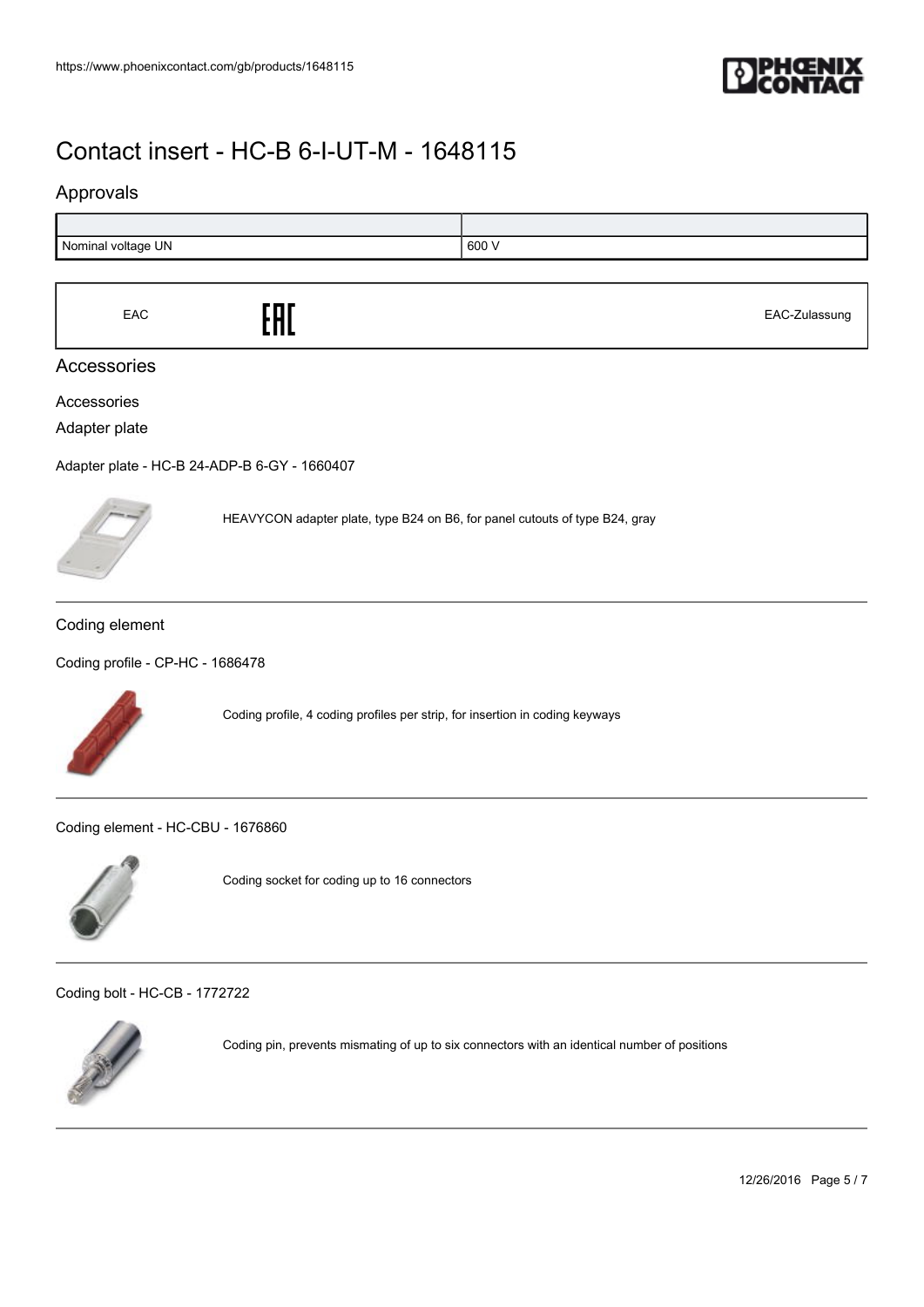

## Accessories

[Coding element - HC-CST - 1676857](https://www.phoenixcontact.com/gb/products/1676857)



Coding peg for coding up to 16 connectors

Docking frame

[Docking frames - HC-B 6-ANDOCK - 1586112](https://www.phoenixcontact.com/gb/products/1586112)



Docking frames for racks, for type B6 contact inserts, with 4 M5 flat headed screws, slide-in offset for x/y axis of ±1.5 mm

#### Mounting material

[Screw - HC-B-PES - 1604997](https://www.phoenixcontact.com/gb/products/1604997)



PE screw, for contact inserts HC-B / HC-BB / HC-DD / HC-D40 / HC-D64

[PE multiplier - HC-B-3PE - 1644326](https://www.phoenixcontact.com/gb/products/1644326)



PE multiplier, for three PE connections, for HC-B (besides HC-B..E..ZZ) / HC-BB / HC-DD / HC-D40 / HC-D64 contact inserts

[Strain relief clamp - HC-B-ZG - 1685327](https://www.phoenixcontact.com/gb/products/1685327)



Strain relief clamps contact inserts of series: B-, BB-, D 40, D 64, DD and HV, straight cable exit

12/26/2016 Page 6 / 7